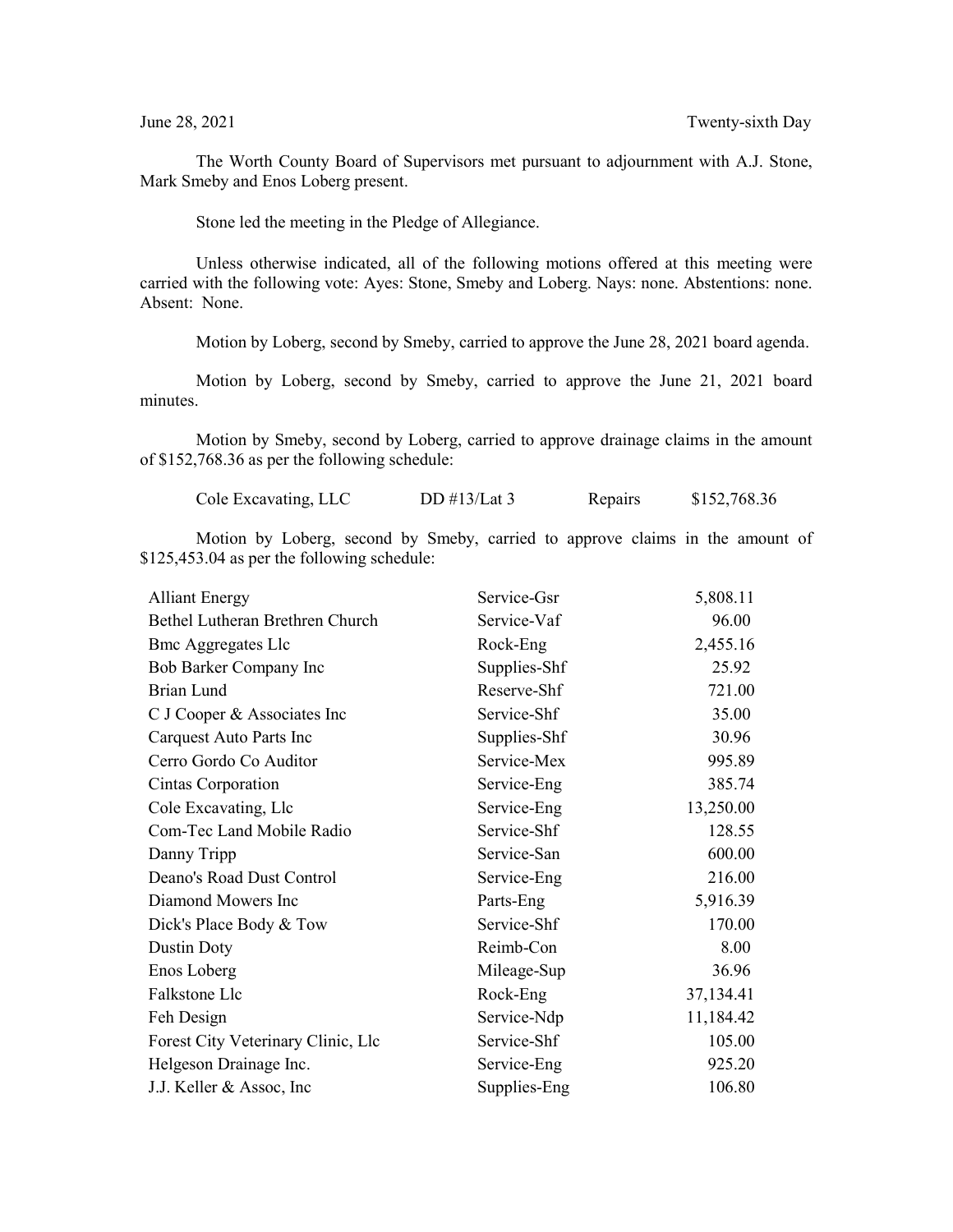| Jay Heims                         | Reimb-Asr          | 602.50     |
|-----------------------------------|--------------------|------------|
| Joel Rohne                        | Mileage-It/Gis     | 178.08     |
| Joe's Collision & Performance Inc | Service-Eng        | 1,355.69   |
| Justin Bruns                      | Reserve-Shf        | 145.00     |
| K-Log, Inc                        | Supplies-Vaf       | 409.73     |
| Knudtson Automotive Service       | Service-Shf        | 545.74     |
| Kossuth County Assessor           | Dues-Asr           | 400.00     |
| Kris Hearn                        | Reserve-Shf        | 145.00     |
| <b>Lawson Products Inc</b>        | Supplies-Eng       | 771.68     |
| London Deer Creek Cemetery        | Service-Vaf        | 192.00     |
| <b>Madison Dorsey</b>             | Reserve-Shf        | 1.00       |
| Marco Technologies Llc            | Service-Dap        | 81.55      |
| Mediacom                          | Service-Gsr        | 239.95     |
| Michael Logeman                   | Reserve-Shf        | 1.00       |
| Mk Service & Repair               | Supplies-Con       | 183.85     |
| Peopleservice Inc                 | Service-Wat & Wwt  | 16,983.00  |
| Pictometry International Corp     | Service-Dap        | 17,656.00  |
| <b>Pitney Bowes Global</b>        | Service-Dap        | 402.99     |
| Plunkett's Pest Control Inc       | Service-Gsr        | 88.40      |
| R80 Llc                           | Fuel-Gsr           | 16.70      |
| Reinhart Food Service Llc         | Supplies-Shf       | 268.99     |
| Rognes Bros Excavating Inc        | Service-Eng        | 1,000.00   |
| <b>Scott Butler</b>               | Reserve-Shf        | 1.00       |
| Scott Hengesteg                   | Reserve-Shf        | 145.00     |
| <b>Staples Credit Plan</b>        | Supplies-Vaf       | 27.99      |
| <b>Trading Post</b>               | Supplies-Eng       | 1,719.99   |
| <b>U S Postal Service</b>         | Postage-Aud        | 110.00     |
| Ver Helst Snyder Drug             | Supplies-Trs       | 155.00     |
| Verizon Wireless                  | Service-It/Gis     | 198.87     |
| Visa                              | Service-Phd        | 801.83     |
| Wyatt Quam                        | Reserve-Shf        | 289.00     |
|                                   | <b>Grand Total</b> | 125,453.04 |

Motion by Smeby, second by Loberg, carried to approve the cigarette license for The Jo Stop.

Motion by Smeby, second by Loberg, carried to approve a fireworks permit submitted by Tim Peterson for the Thoms Wedding at Country View Acres at 628 430<sup>th</sup> ST, Joice, IA on July 17, 2021.

Motion by Smeby, second by Loberg, carried to approve the Law Enforcement Agreement between the City of Manly, Iowa and the County of Worth, Iowa.

 Motion by Smeby, second by Loberg, carried to approve the COBRA Plan with ISAC/Group Benefits Partners.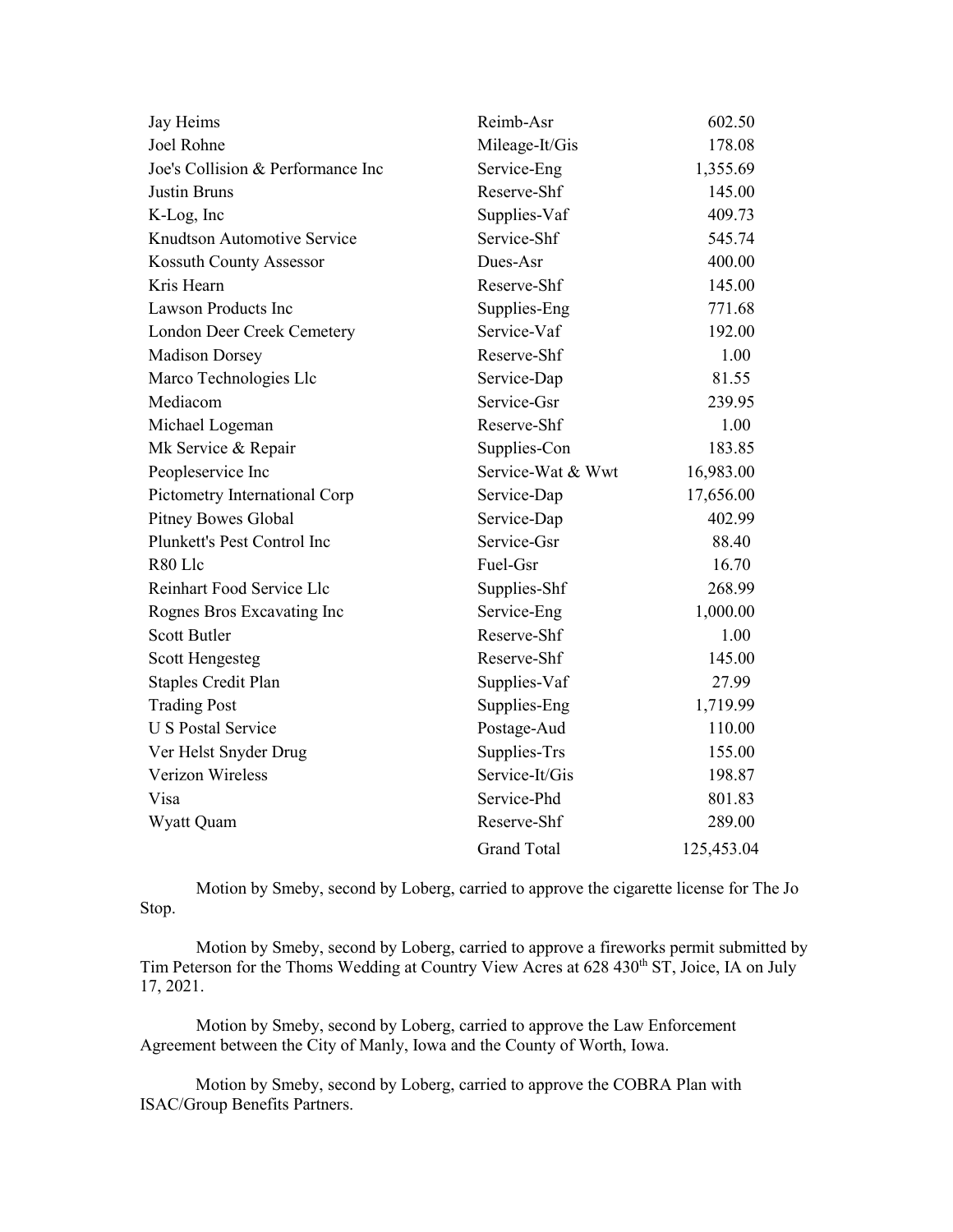Motion by Loberg, second by Smeby, carried to approve RESOLUTION #2021.06.28

## FISCAL YEAR 2021/2022 BUDGET APPROPRIATIONS

WHEREAS, IT IS DESIRED TO MAKE APPROPRIATIONS FOR EACH OF THE DIFFERENT OFFICERS AND DEPARTMENTS FOR THE FISCAL YEAR BEGINNING July 2021, IN ACCORDANCE WITH SECTION 331.434, Subsection 6, Code of Iowa,

NOW, THEREFORE, BE IT RESOLVED by the Board of Supervisors of Worth County, Iowa, as follows:

SECTION 1. The amounts itemized by fund and by department or office are hereby appropriated from the resources of each fund as follows:

| Board of Supervisors         | \$164,323     | Auditor                           | \$<br>325,090             |
|------------------------------|---------------|-----------------------------------|---------------------------|
| Treasurer                    | \$295,213     | Attorney                          | \$<br>196,091             |
| Sheriff                      | \$1,956,031   | Sheriff-NWD                       | 363,141<br>\$             |
| Recorder                     | \$216,903     | Nurse                             | \$<br>533,827             |
| Homemaker Aide Service       | \$179,099     | Capital Projects                  | \$                        |
| <b>Chemical Dependency</b>   | \$12,500      | Engineer                          | $\mathbb{S}$<br>4,375,104 |
| Veterans Affairs             | \$50,927      | Conservation                      | \$<br>597,412             |
| <b>Weed Commissioner</b>     | \$            | <b>Environmental Health</b>       | \$<br>61,500              |
| Domestic/Apiary              | \$<br>300     | Disaster Service Emergency        | \$<br>80,320              |
| <b>Medical Examiner</b>      | \$<br>26,000  | <b>Emergency Medical Services</b> | \$<br>7,605               |
| <b>Court Administration</b>  | \$<br>1,750   | Library                           | \$<br>133,000             |
| <b>Historical Society</b>    | \$            | Fairgrounds                       | \$<br>32,000              |
| <b>Criminal Services</b>     | \$<br>3,200   | Insurance                         | \$<br>276,500             |
| Juvenile Justice             | \$<br>25,000  | <b>General Services</b>           | \$<br>183,334             |
| Data Processing              | 518,400<br>\$ | IT/GIS                            | \$<br>131,494             |
| Mental Health Administration | 400,027<br>\$ | Non-Departmental                  | \$3,652,164               |
| Organizations                | \$<br>141,441 | Planning & Zoning                 | \$<br>12,722              |
| Recycle Center               | \$<br>124,483 | <b>Social Services</b>            | \$<br>42,306              |
| Township Official            | \$<br>1,020   | Transit                           | \$<br>237,754             |
| General Drainage             | \$<br>7,475   |                                   |                           |
|                              |               | Total                             | \$15,365,456              |

SECTION 2. Subject to the provisions of other county procedures and regulations, and applicable state law, the appropriations authorized under Section 1 shall constitute authorization for the department or officer listed to make expenditures or obligations from the itemized department effective July 1, 2021.

SECTION 3. In accordance with Section 331.437, Code of Iowa, no department or officer shall expend or contract to expend any money or incur any liability or enter into any contract which by its terms involves the expenditure of money for any purpose in excess of the amounts appropriated pursuant to this resolution.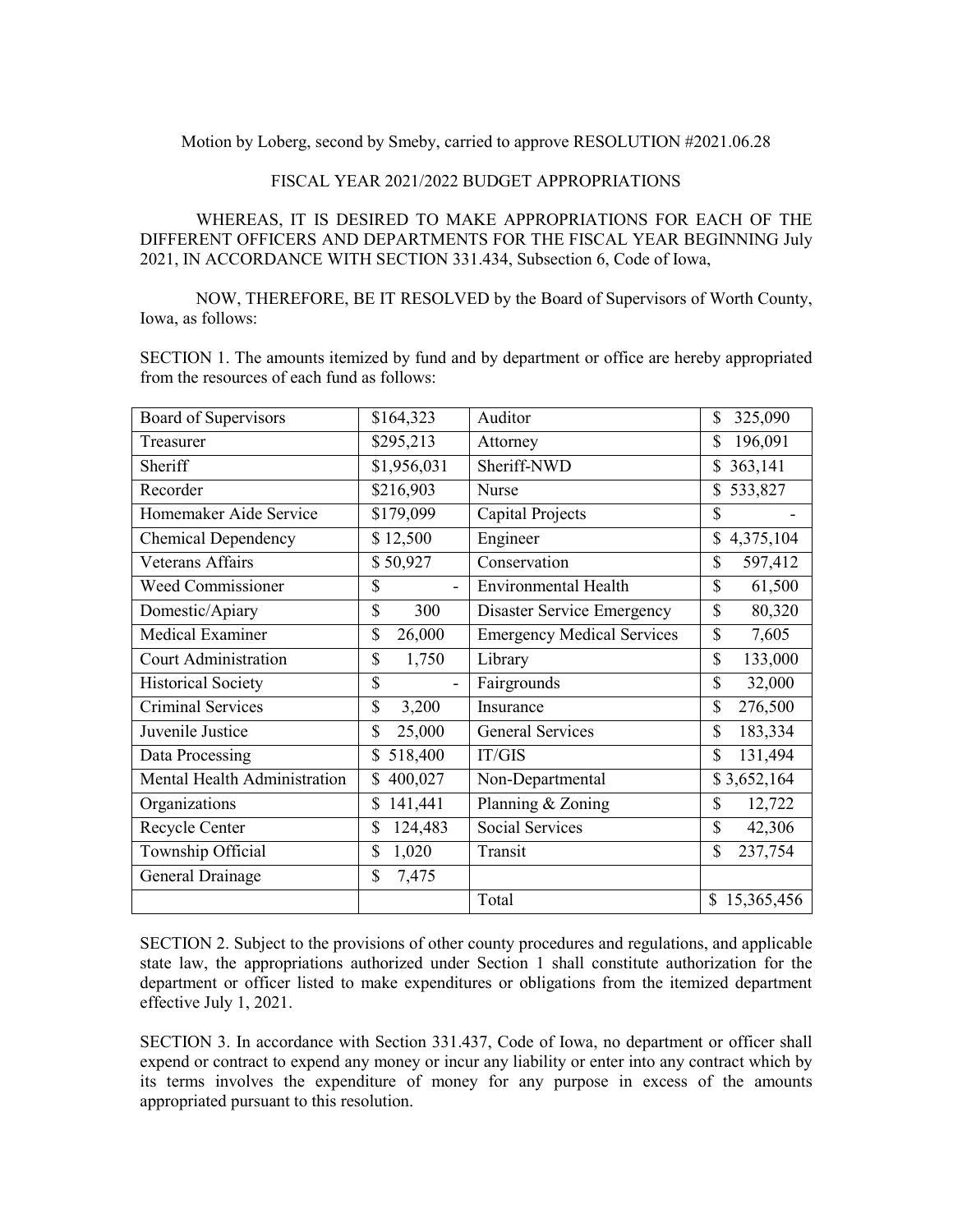SECTION 4. If at any time during the 2021-2022 budget year the auditor shall ascertain that the available resources of a department for that year will be less than said department's total appropriations, she shall immediately so inform the board and recommend appropriate corrective actions.

SECTION 5. The Auditor shall establish separate accounts for the appropriations authorized in Section 1, each of which account shall indicate the amount of the appropriation, the amounts charged thereto, and the unencumbered balance. The Auditor shall report the status of such accounts to the applicable departments and officers quarterly during the 2021-2022 budget year.

SECTION 6. All appropriations authorized pursuant to this resolution lapse at the close of business June 30, 2022.

The above and foregoing resolution was adopted by the Board of Supervisors in Worth County, Iowa, on June 28, 2021 by the following vote:

AYES: Stone, Smeby and Loberg NAYES: None ABSENT:

Aaron Stone, Chairperson Mark Smeby, Vice-Chairperson Enos Loberg, Supervisor

ATTEST: Jacki A. Backhaus, County Auditor

## Motion by Smeby, second by Loberg, carried to RESOLUTION FOR FY2021/2022 INTERFUND OPERATING TRANSFERS 2021.06.28.01

WHEREAS, it is desired to authorize the Auditor to periodically transfer sums from the general basic fund and the rural basic fund to the secondary road fund , from the general basic fund to the emergency medical services fund during the 2021-2022 budget year , and

WHEREAS, said transfers must be made in accordance with Section 331.432, Code of Iowa,

NOW THEREFORE BE IT RESOLVED by the Board of Supervisors of Worth County Iowa, as follows:

The total maximum from the general basic fund to the secondary road fund for the fiscal year beginning July 1, 2021 shall not exceed the sum of \$86,299; the total maximum from the rural basic fund to the secondary road fund for the fiscal year beginning July 1, 2020 shall not exceed the sum of \$1,245,226; and the total maximum from the general basic fund to the emergency medical services fund for the fiscal year beginning July 1, 2021 shall not exceed the sum of \$2,605.

Ayes: Stone, Smeby, Loberg Nays: None

Aaron Stone, Chairperson Attest: Jacki A. Backhaus, Auditor